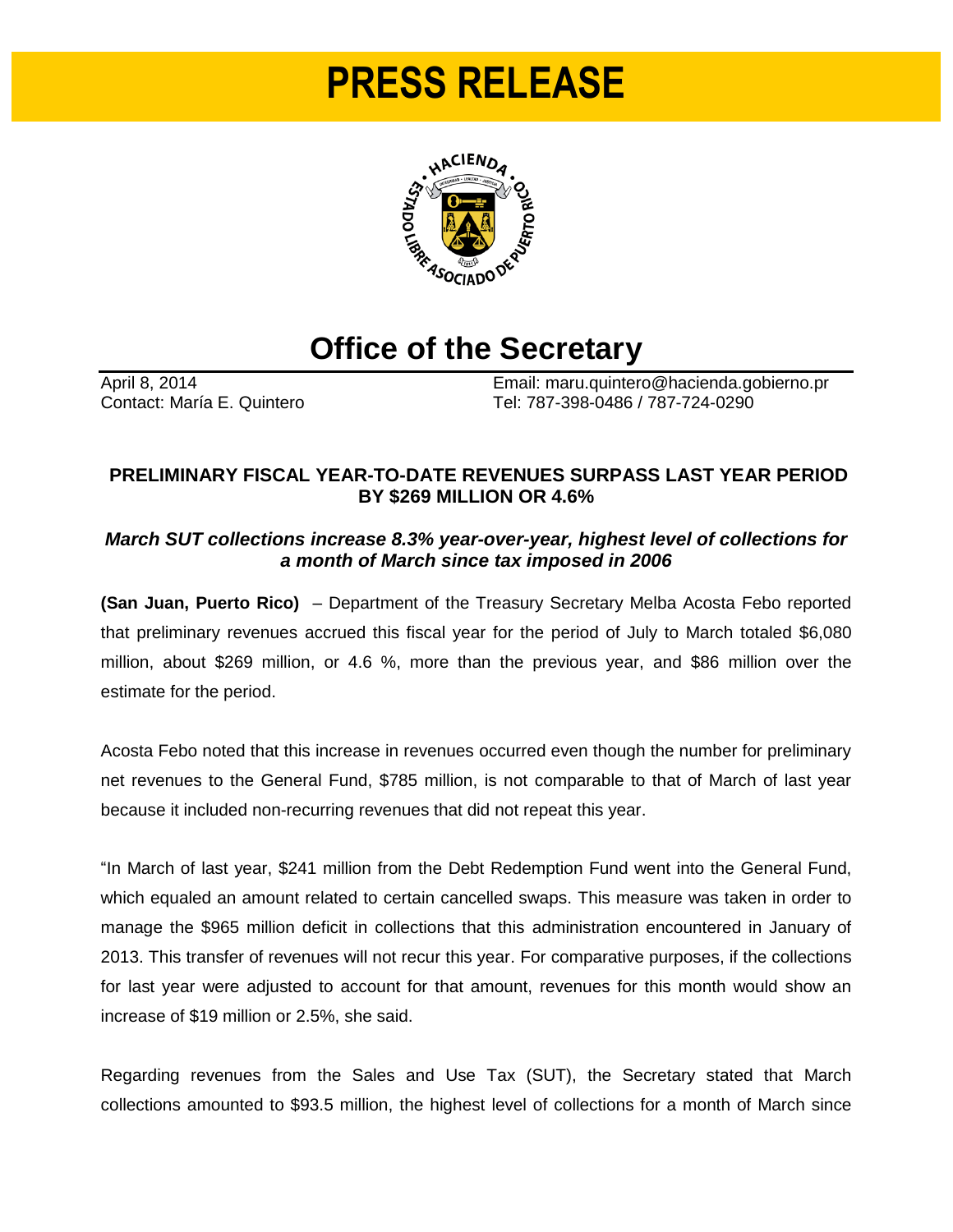the SUT was implemented in November of 2006. This amount represented a \$7.1 million, or 8.3% increase year-over-year, the highest rate observed this fiscal year since July of 2013.

The month of March saw fluctuations in collections for the main categories of revenues. Total collections from income taxes amounted to \$395 million in March, which was about \$20 million less when compared to March 2013. Individual income tax collections increased \$10 million, or 6.6%. Corporate income taxes and non-resident withholdings saw reductions of \$16 and \$13 million, respectively.

Total excise tax collections registered an increase of \$34 million, or 17%. This increase is mainly attributed to two categories of excise taxes. The excise tax on foreign corporations, which increased \$31 million, and the insurance premium tax, which increased \$14 million. There were changes in both of these excise taxes. With respect to the excise tax on foreign corporations, the rate was increased from 2.75% to 4%, and in the case of the insurance premium tax, a rate of 1% was imposed. There were reductions in several other categories of exercise taxes, including distilled spirits, motor vehicles, and cigarettes.

"This month's satisfactory collections have been beneficial as we continue to work towards reducing the deficit and achieving a balanced budget for the coming fiscal year. We will spare no effort in our endeavors to continue down this path. We are also implementing strict measures for controlling expenses, which will set the foundation for the economic progress of the Island," concluded Acosta Febo.